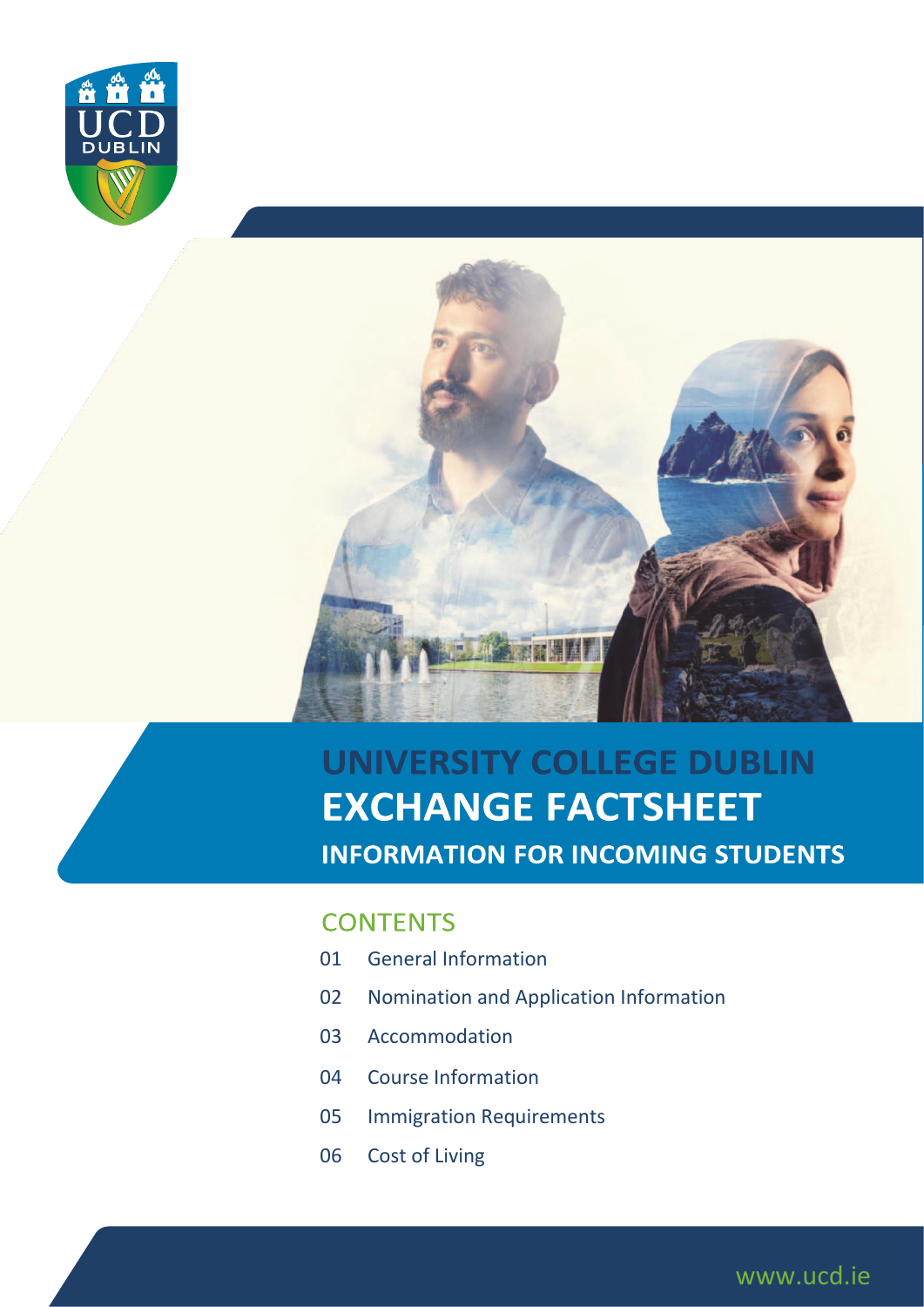### 1 General Information

#### About UCD

University College Dublin is Ireland's largest and most richly diversified university. It provides a broad range of courses grouped into six Colleges (College of Arts & Humanities, College of Business, College of Engineering & Architecture, College of Health & Agricultural Sciences, College of Social Sciences & Law, College of Science).

UCD traces its origins to the Catholic University of Ireland founded in 1854 by Cardinal John Henry Newman, author of the celebrated 'The Idea of a University'.

Today UCD is a vibrant, modern university of over 32,000 students situated on a spacious and leafy campus some 5km to the south of Dublin city centre.

**Further information on UCD is available at: www.ucd.ie**



#### About Dublin

Located on the east coast of Ireland, Dublin began as a Viking settlement founded over one thousand years ago. In the 21st century, with a population of over one million people, Dublin is the thriving capital of the Republic of Ireland and is the centre of the political, diplomatic, administrative and commercial life of the country. Famous for its literary tradition, Ireland's capital has been home to writers from Jonathan Swift to William Butler Yeats and James Joyce. A visit to Dublin allows you to explore both the historical and the modern, from castles and churches to cafés and clubs.

**Further information on Dublin is available at: www.visitdublin.com**



#### Institutional Details

| <b>Full name of Institution</b> | University College Dublin |
|---------------------------------|---------------------------|
| Erasmus code                    | IRL DUBLIN 02             |
| Website                         | www.ucd.ie                |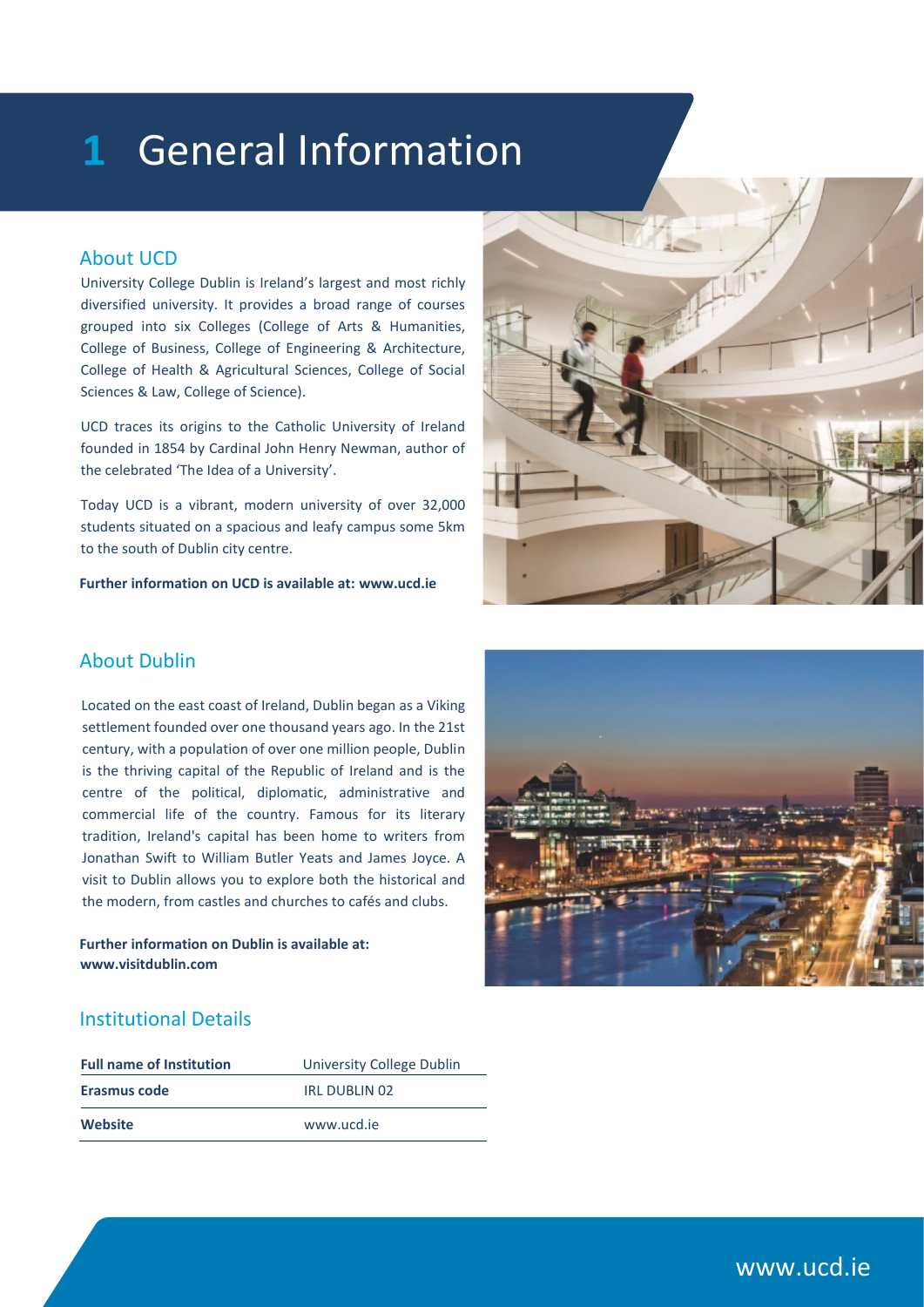# 1 General Information

#### UCD International Office

| <b>Address</b>                          | <b>UCD Global</b>                                                   |
|-----------------------------------------|---------------------------------------------------------------------|
|                                         | <b>Gerard Manley Hopkins Centre</b>                                 |
|                                         | UCD, Belfield                                                       |
|                                         | Dublin 4, Ireland                                                   |
| <b>Telephone Number</b>                 | +353 - 1 - 716 - 8500                                               |
| <b>Website</b>                          | www.ucd.ie/global                                                   |
| <b>Erasmus+ Institutional</b>           | <b>Catherine Convery</b>                                            |
| <b>Coordinator, Teaching Staff</b>      | Senior International Mobility Officer                               |
| <b>Mobility/Staff Training Mobility</b> | Tel: +353-1-716-8491                                                |
|                                         | E-mail: catherine.m.convery@ucd.ie                                  |
| <b>Incoming Students</b>                | Adam LaCumber                                                       |
|                                         | Anna John                                                           |
|                                         | <b>International Mobility Assistants</b>                            |
|                                         | Tel: +353-1-716-8452/8519                                           |
|                                         | Email for Erasmus queries: incoming.erasmus@ucd.ie                  |
|                                         | Email for queries from outside of Europe: incoming.exchanges@ucd.ie |
|                                         | Email for Erasmus Traineeships: erasmus.traineeships@ucd.ie         |
| <b>Outgoing Erasmus Students</b>        | International Mobility Officer (Position currently vacant)          |
|                                         | Tel: +353 - 1 - 716 - 8584                                          |
|                                         | Email: outgoing.erasmus@ucd.ie                                      |
| <b>Outgoing Exchange Students</b>       | Lisa Kehoe, International Mobility Officer                          |
| (Americas, Asia & Oceania)              | Tel: +353 - 1 - 716 - 8471                                          |
|                                         | Email: outgoing.exchanges@ucd.ie                                    |
| <b>Useful websites</b>                  |                                                                     |
| UCD:                                    | www.ucd.ie                                                          |
| <b>UCD Global:</b>                      | https://www.ucd.ie/global/                                          |
| <b>International Student Handbook:</b>  | http://www.ucd.ie/students/newstudents/documents/UCD%20             |
|                                         | INTERNATIONAL%20Welcome%20Booklet%202019.pdf                        |
| Incoming Exchange Students:             | https://www.ucd.ie/global/exchangesstudyabroad/exchanges/           |
|                                         | inboundexchangestudents                                             |
| Modules:                                | www.ucd.ie/students/course_search.htm                               |
| Access and Lifelong Learning centre:    | www.ucd.ie/all/                                                     |
| <b>Academic Calendar:</b>               | www.ucd.ie/students/keydates.htm                                    |
|                                         | Orientation for Exchange students will commence the week before the |
|                                         | teaching term begins.                                               |

www.ucd.ie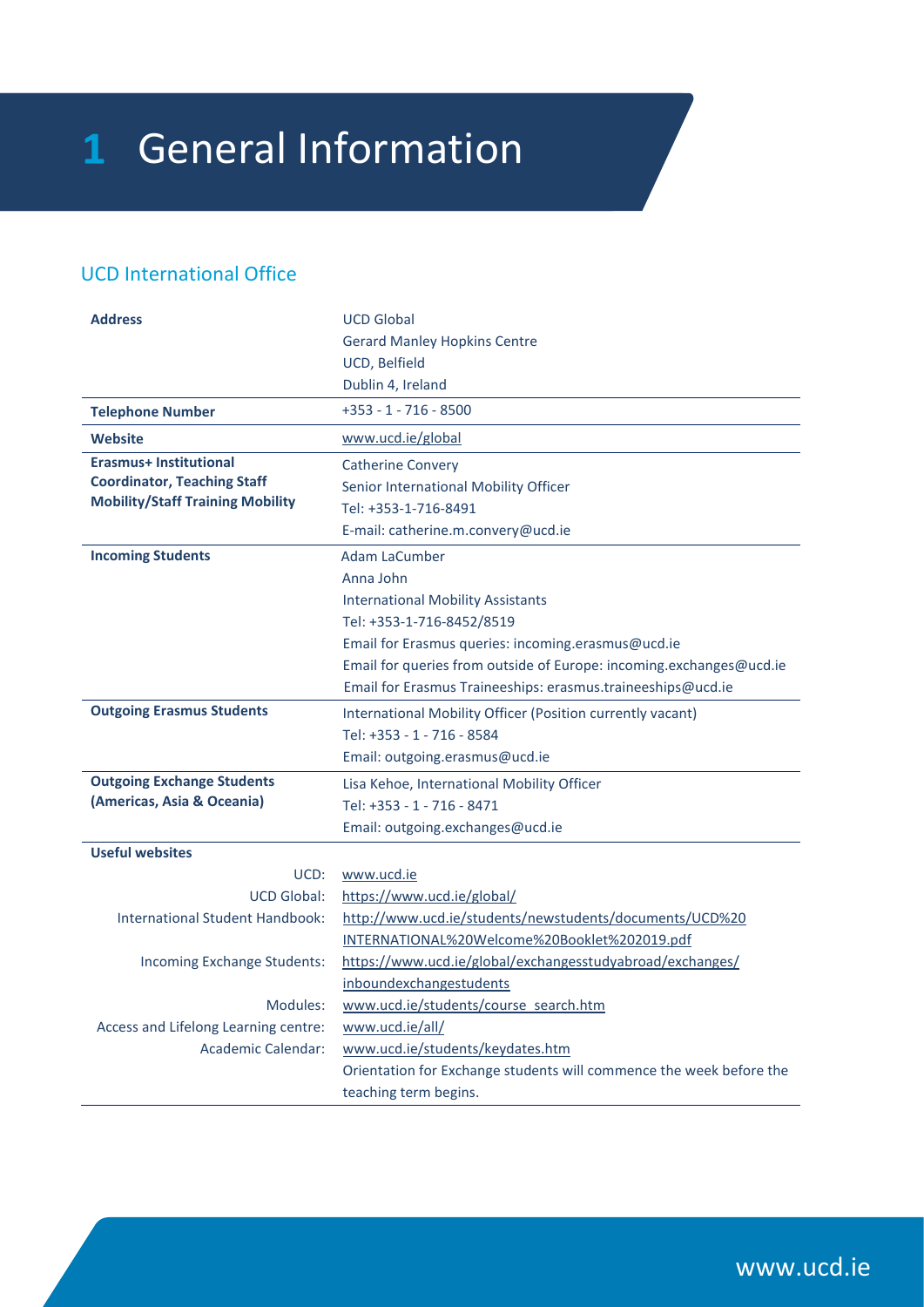### Nomination and  $\overline{2}$ Application Information

#### Nominations:

European partners please email your nominations to incoming.erasmus@ucd.ie Partners from outside of Europe please email your nominations to incoming.exchanges@ucd.ie

**Nomination deadlines:** Autumn Trimester - 1st May Spring Trimester - 1st October

Applications:

Application instructions will be emailed to all nominated students. The online application for Exchange students is available at www.ucd.ie/apply Please note that UCD does not accept Erasmus freemover students.

**Application deadlines:**  Autumn Trimester - 15th May Spring Trimester - 15th October

# Accommodation

Once students have been accepted to UCD, UCD Global will e-mail them instructions on how to apply for the UCD Residences. Further information regarding on-campus accommodation in UCD is available at: www.ucd.ie/residences

Please note that on-campus accommodation is not guaranteed and is limited.

UCD Residences operate the UCD Accommodation Pad which offers a variety of off-campus housing options for UCD students: www.ucdaccommodationpad.ie/Accommodation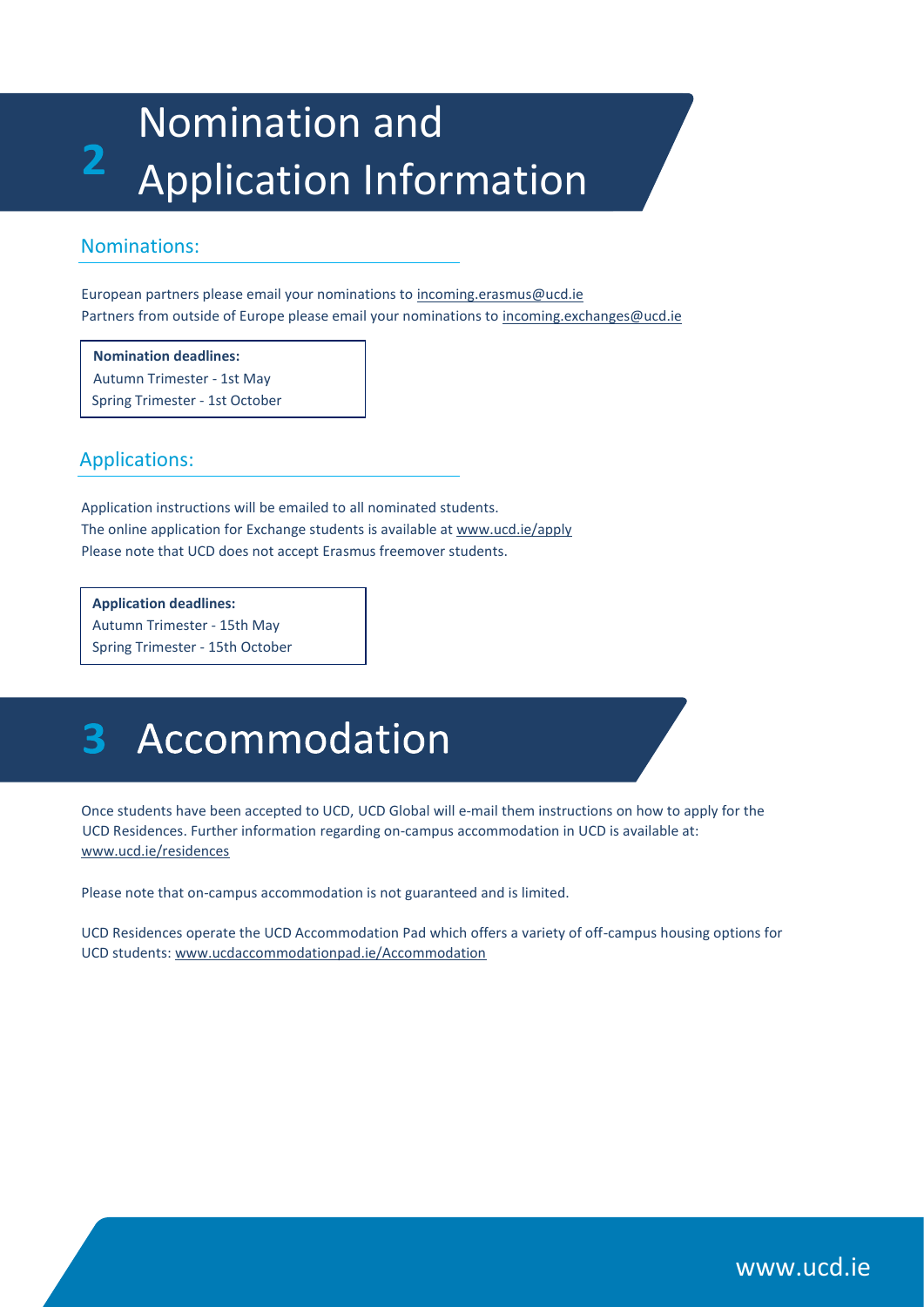## 4 Course Information

#### Credit System and Course Load

UCD uses the European Credit Transfer System (ECTS). A full courseload is 30 credits per semester. At undergraduate level most modules are worth 5 credits and students take six modules per semester.

Exchange students may take fewer modules if permitted by their home institution. Students from outside of Europe must take a minimum of 20 ECTS in order to meet their visa/residency requirements.

#### Course Selection and Registration

A list of modules offered in UCD is available at: www.ucd.ie/students/course\_search.htm

Restrictions apply in some subject areas: Health Agricultural Sciences Education Psychology Business Law English Literature **History** Masters level classes

Students will be sent information about course selection before they arrive. Students have a two-week period to add or drop modules from the first day of classes.

#### Results of Examinations

Examination results are released online to all students and they are notified by email regarding the date they will be available. All students may be asked to download their Statement of Results and forward it to their home institution.

#### Language of instruction

All courses at UCD are taught in English – incoming students are advised to have a minimum level of B1 (CEFR).

Erasmus students are not required to provide proof of English language proficiency as part of their application.

Students coming from non-English speaking universities outside of Europe, will need to show proof of English language proficiency. e.g IELTS 6.5. Please see: http://www.ucd.ie/registry/admissions/elr.html

#### Grading system

Full information on the UCD grading system is available at www.ucd.ie/students/assessment/results.html.

#### Language courses

Students can take English as a Foreign Language modules (worth 5 credits) each semester. These modules may be taken for credit only, attendance for audit is not permitted.

#### UCD Supports

Students with additional needs should inform their International Office contact and they will assist with your transition to UCD by contacting the relevant supports on campus. Please see: www.ucd.ie/all/